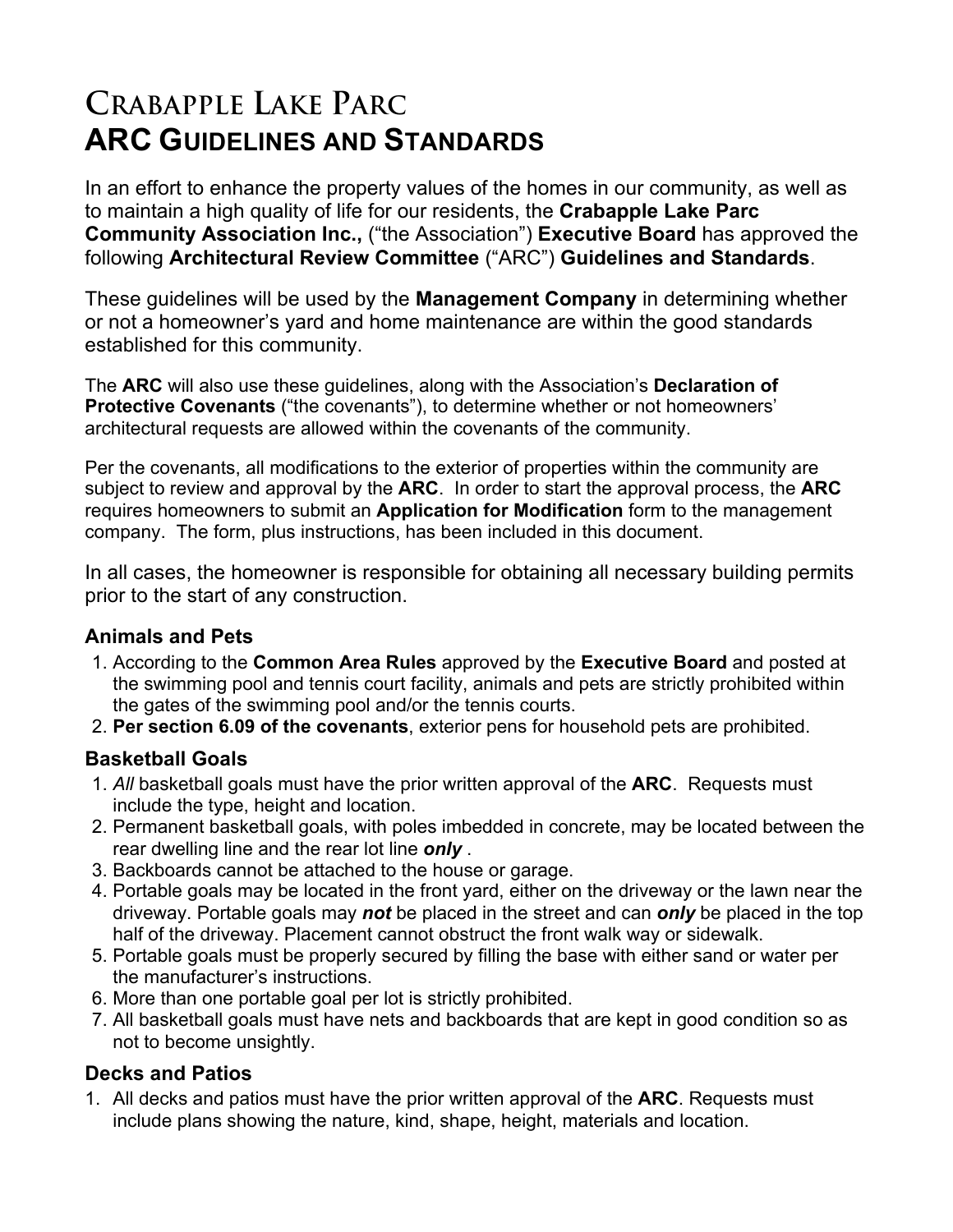2. Only decks constructed of wood and wood like material (i.e. Eon) will be permitted.

## **Fences**

- 1. Construction of all fences must have the prior written approval of the **ARC**. Requests must include plans showing the nature, kind, shape, height, material and location.
- 2. **Section 6.19 of the covenants** states that the **ARC** will *only* approve shadow-box style privacy fencing constructed of six foot maximum height, dog-eared, unpainted **cedar**.
- 3. **Per a 2008 amendment to the covenants,** if a home borders either lake the **ARC** *may* approve a different style fence *along the rear lot line* of the home.
- 4. If the fence is going to be erected following the property line, it has to be within six inches of the property line.
- 5. No fence will be approved if it would create a traffic or sight problem at street intersections.
- 6. The homeowner must maintain the fence structure and condition for the life of the fence. It is recommended that fences be power washed annually to maintain fence luster.
- 7. The homeowner must gain neighbor approval *in writing* if the fence will connect with a neighbor's existing fence.
- 8. The fence must be located in the rear one third of the dwelling.

## **Firewood**

- 1. Firewood may only be stored in the backyard or rear one third of the residence.
- 2. Firewood must be located or screened as to be concealed from view of neighboring streets and property.

# **Flags**

- 1. Flagpoles may *not* be erected on the lot; however, decorative flagpoles may be mounted to the house with the prior written approval of the **ARC**.
- 2. Decorative flags or flags that are seasonal in nature are permitted.
- 3. Flags that may disturb the serenity of the community or be construed as offensive in nature are strictly prohibited.

# **Fountains, Statues, and Water Gardens**

- 1. All fountains and/or statuaries on exterior property must have prior written approval of the **ARC**. Requests must include plans showing the nature, shape, height, materials and location.
- 2. Only statues that are one-and-one-half feet or less in height will be permitted in the front yard. A limit of only *one* statue per home will be permitted in the front yard.
- 3. Statuary fountains will *not* be permitted in the front yard. Statuary fountains are allowed in the backyard if *not* visible from the street.
- 4. The height of water spraying from statuary fountains cannot exceed the height of the fence or cannot be greater than six feet from the ground.
- 5. Water gardens must be located ten feet from any property line.

# **Garage Doors**

- 1. Installation of garage doors must have the prior written approval of the **ARC**.
- 2. All garage doors *must* be consistent with the Community-Wide Standards.
- 3. Pet doors are strictly prohibited.

# **Garbage Cans**

1. Garbage cans *must* be located or screened as to be concealed from view of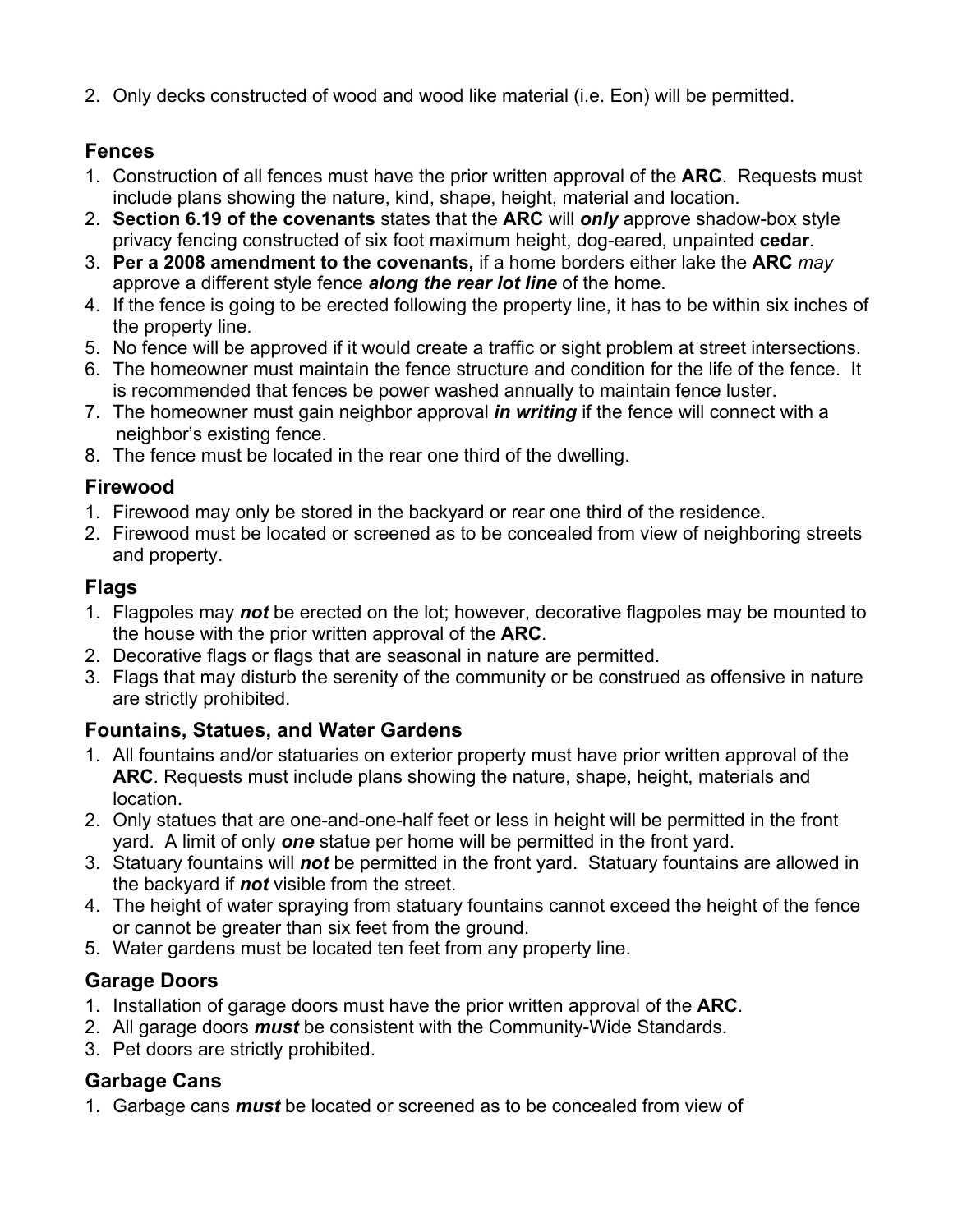neighboring streets and property. Screening material and location must be approved by the ARC.

## **Holiday Decorations and Lighting**

1. Seasonal lights and decorations *must* be removed from the house/property no later than **two weeks** from the date of the holiday.

## **Landscaping**

- 1. Any changes in an established landscape design must have the prior written approval of the **ARC**. Requests must include plans showing the nature, kind, shape, height, materials and location.
- 2. Landscape changes must not create a traffic or sight problem at street intersections.
- 3. Grass must be cut regularly, as needed, and must be trimmed around shrubs, planting beds, trees, mailboxes, fences, utility boxes, etc.
- 4. All weeds must be pulled from planting beds and from cracks in driveways and sidewalks. Grass must be treated if lawn becomes infested with weeds.
- 5. Edging must be completed at sidewalks, curb lines, along concrete, etc.
- 6. Planting bed coverage must be fully maintained with pine straw, mulch, bark, nuggets, etc. It is recommended that all forms of coverage be replenished on an annual basis, or more frequently if needed. Coverage should be at least three inches deep to hold soil moisture and help prevent weeds and soil compaction.
- 7. The only types of mulch approved for planting beds is pine straw, pine bark nuggets, cypress mulch, or another type of hardwood mulch. Prior to applying any other type of mulching material, written approval from the **ARC** is required.
- 8. Potted plants should be limited to the front step/porch, or between the garage doors.
- 9. Dead or diseased vegetation must be properly removed and disposed of.
- 10.Artificial vegetation of any kind is *not* allowed.
- 11.All sidewalks must be kept free of obstructions including obstructions from trees, tree limbs, shrubs, ornamental grasses, dropped fruit from fruit bearing trees, etc.
- 12.**Per 1999 Regular Board Meeting**, outside contractors will be hired at a rate of \$50 (billed to the homeowner) to landscape properties after the homeowner fails to comply with *one* warning of any unkempt lawn.

# **Landscape Lighting**

- 1. All exterior landscape lighting, including the spot lighting of trees, must have the prior written approval of the **ARC**. Requests must include the nature, kind, shape, height, materials, and location.
- 2. Individual landscape lighting units must be constructed of black-colored material, no more than 7.5 watts, and installed no more than eight to twelve inches from the ground and no less than three feet apart.

# **Mailboxes**

- 1. The exterior paint on mailboxes *must* be maintained. It is recommended that mailboxes be repainted every three years, or more frequently if needed.
- 2. If a mailbox can no longer be maintained in good condition, then the mailbox *must* be replaced **per the community's covenants**.
- 3. If a mailbox requires replacement, the approved standard is model MB500STL. Prior written approval from the **ARC** is not required to install this mailbox.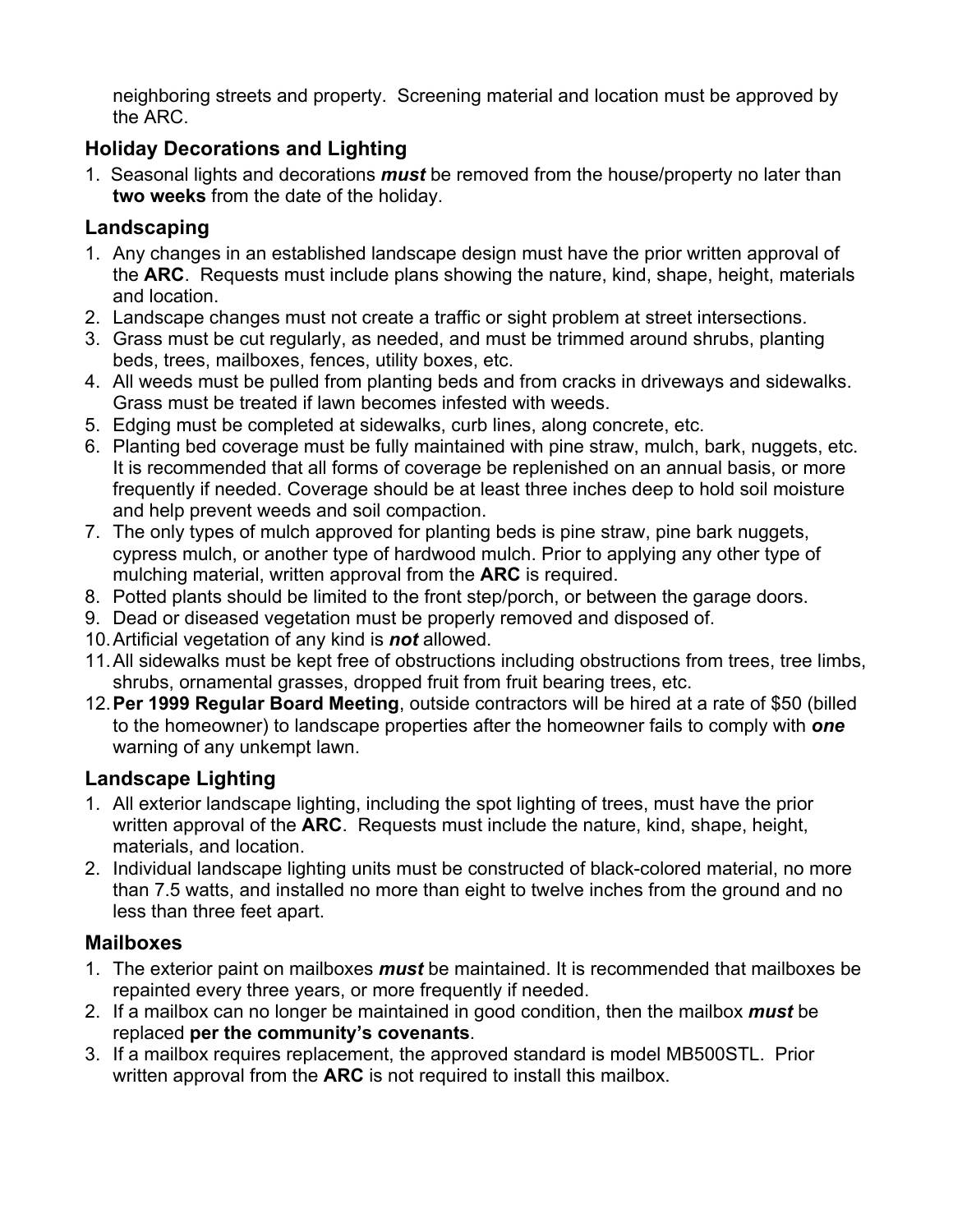# **Paint**

- 1. Exterior painting of all residences, *even if the house is being painted the original color*, must have the prior written approval of the **ARC** (please submit a photo of the home with the required **Application for Modification** form).
- 2. Sample paint colors of the siding, trim, shutters and door(s) *must* be provided to the **ARC**. Exterior paint colors *must* be consistent with Community-Wide Standards.
- 3. **The ARC will** *not* **approve yellows, blues, purples, or pastels.** Suggested colors are in the gray, green, and brown families, such as, taupe, sage, beige, khaki, and tan.
- 4. If the siding is painted a darker color, then the home's trim *cannot* be painted white. When painting the siding a darker color, the trim must be painted a darker color, such as beige or cream. *White trim can only be used with lighter siding colors.* Siding color should coordinate with the undertones of the color of the home's brick and trim color should be close to the color of the brick's mortar.
- 5. When the home is painted, the chimney cap and flashing must be painted. Chimney caps and all flashing must be painted black.
- 6. **Per the covenants**, the exterior paint on the siding, trim, shutters, garage door and front door *must* be maintained.
- 7. To retain the property value of the homes in the community, it is recommended that houses be painted every five years (more frequently if needed).

## **Play Equipment**

- 1. Construction of all play sets, swing sets, tree houses, and play houses *must* have the prior written approval of the **ARC**. Requests must include plans showing the nature, kind, shape, height, materials and location.
- 2. Play sets, swing sets, tree houses, and play houses may only be located between the rear dwelling line and rear lot line.
- 3. If the yard is unfenced, play sets and swing sets may only be located in the center of the backyard.

# **Rain Barrels**

1. If rain barrels are installed on the property, they *must* be installed at the back of the home (behind the rear corners of the home, in the backyard).

# **Roofs**

- 1. Roof shingles, gutters, and downspouts *must* be kept in good repair and consistent with Community-Wide Standards.
- 2. If needed, power washing of the roof to remove algae and fungus will be required if not restricted during drought.
- 3. **Since 2006**, the Community-Wide Standard for full roof replacement has been **Architectural Shingles**. If the whole roof is replaced, it *must* be replaced with **Architectural Shingles.**
- 4. If *less than 10%* of the roof is to be repaired and/or replaced, the repair must be an exact match and blend with the existing roof. Three-tab shingles are *only* allowed on small repairs and are *never* allowed on roof replacements. If a small repair does not blend with the existing roof, then it is not consistent with Community-Wide Standards and the whole roof must be replaced with **Architectural Shingles**.
- 5. If *more than 10%* of the roof is to be repaired and/or replaced, then the whole roof must be replaced and it *must* be replaced with **Architectural Shingles**.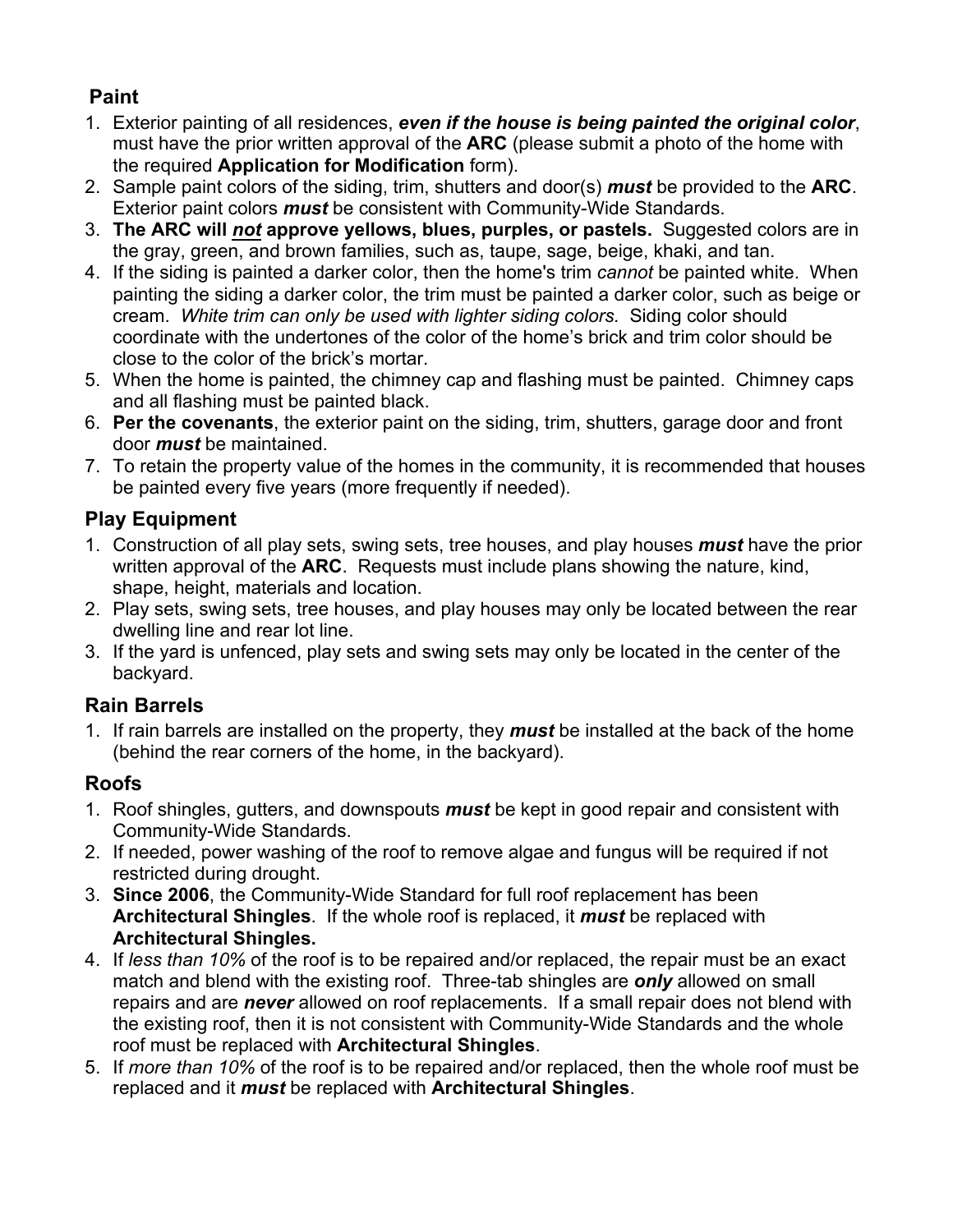- 6. If two or more repairs to the home's roof over a period of time in total exceed 10%, *regardless of how small each individual repair may/may not be*, then the *entire* roof must be replaced and it *must* be replaced with **Architectural Shingles**.
- 7. If the roof on the front elevation of the home is to be replaced, then the roof on the back elevation of the home must be replaced at the same time and vice versa. The two halves *must* be replaced at the same time and they *must* be replaced with **Architectural Shingles.**
- 8. The roofing material on extensions built onto the home, such as sun rooms, covered porches, home offices, family rooms, bedrooms, etc., *must* be of the same material as the home. Therefore, if the roof on the home is replaced, then the roof on the extension must be replaced as well.
- 9. Pre-approved roof colors *must* match the GAF Elk brand colors weathered wood, pewter grey, or charcoal*.* If your roof needs to be replaced immediately *and time is a factor*, select an architectural shingle that matches the GAF Elk brand colors weathered wood, pewter grey, or charcoal. You do not need to *wait* for approval from the ARC before beginning your roof replacement, *but to comply with the covenants* you still need to submit an **Application for Modification** form to the **ARC**.
- 10.*All other colors must have ARC approval prior to installation*. If you select an architectural shingle that does *not* match the GAF Elk brand colors weathered wood, pewter grey, or charcoal, you *must* wait for approval from the ARC before beginning your roof replacement.

#### **Satellite Dishes**

- 1. Satellite dishes *larger than one meter in diameter* are prohibited.
- 2. Satellite dishes *must* be installed on the rear of the house, to have minimal impact from the street. Any installation that will have visual impact will require an **Application for Modification** form. The request shall include all reasons that the satellite dish cannot be installed in a location that provides minimal impact.
- 3. Satellite dishes approved for an area that does not have minimal impact will be limited to one dish.
- 4. If the satellite dish is not attached to the house, landscaping *must* be utilized to minimize the impact. Prior to landscaping, plans must be submitted via the **Application for Modification** form.

# **Siding**

- 1. Replacement siding must be a match to the original siding with a visible wood grain and a beaded edge. Please see the photo of the siding sample under the **Rules & Regulations** tab of the neighborhood website (*www.crabapplelakeparc.org*).
- 2. An "accent shingle" may be used on the front of the home. Please see the photo of the accent shingle sample under the **Rules & Regulations** tab of the neighborhood website. This is the only approved "accent shingle."
- 3. **Per the covenants**, the siding and the paint on the siding **must** be maintained.
- 4. To retain the property value of the homes in the community, it is recommended that houses be painted every five years (or more frequently if needed) and the siding be replaced when necessary.

#### **Sheds**

1. Sheds of any type are strictly prohibited.